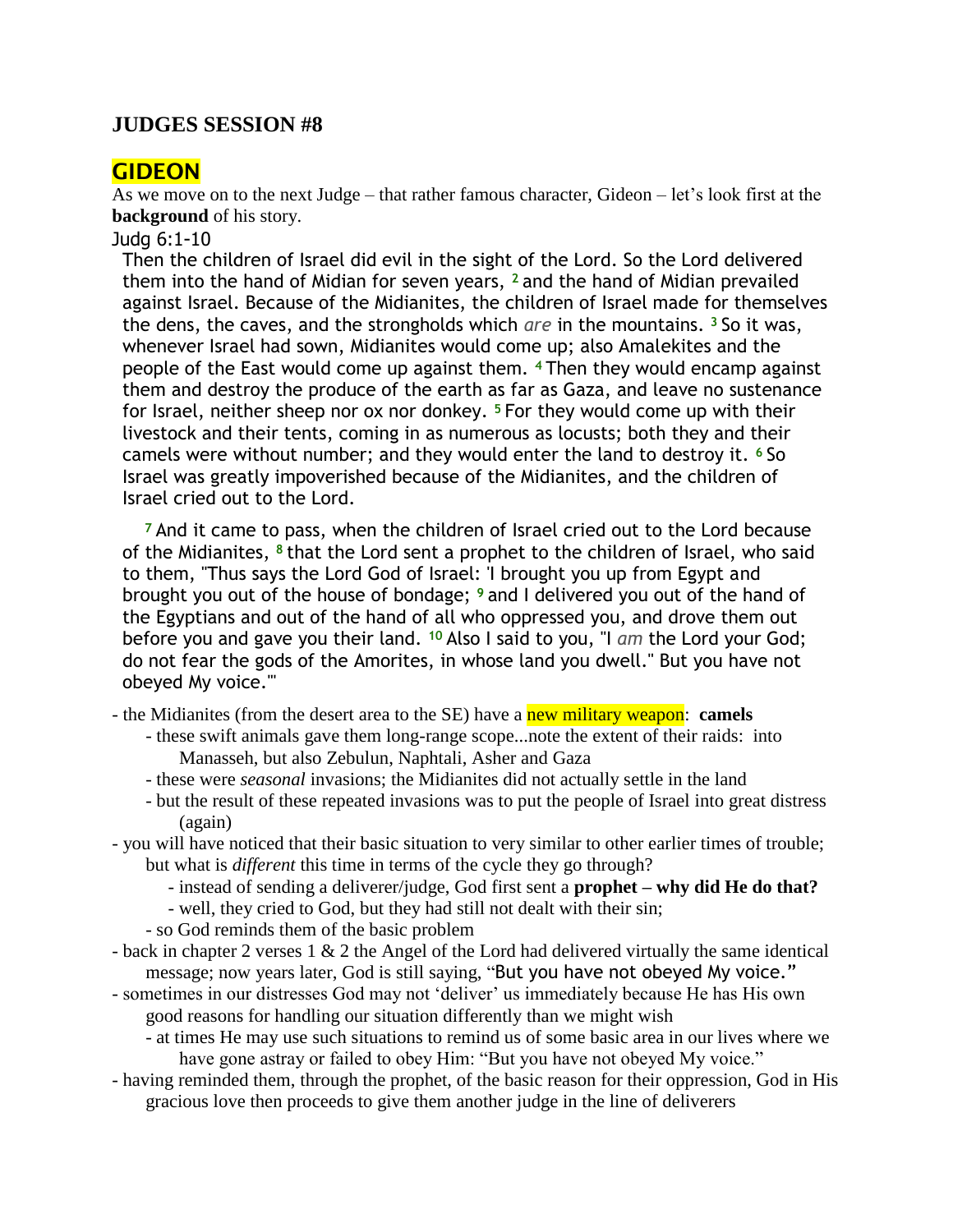### **A. GIDEON'S CALL**

Let's begin with Gideon's Call and pick up the story again with verses 11 through 16:

**<sup>11</sup>** Now the Angel of the Lord came and sat under the terebinth tree which *was* in Ophrah, which *belonged* to Joash the Abiezrite, while his son Gideon threshed wheat in the winepress, in order to hide *it* from the Midianites. **<sup>12</sup>** And the Angel of the Lord appeared to him, and said to him, "The Lord *is* with you, you mighty man of valor!"

**<sup>13</sup>** Gideon said to Him, "O my lord,**\*** if the Lord is with us, why then has all this happened to us? And where *are* all His miracles which our fathers told us about, saying, 'Did not the Lord bring us up from Egypt?' But now the Lord has forsaken us and delivered us into the hands of the Midianites."

**<sup>14</sup>** Then the Lord turned to him and said,"Go in this might of yours, and you shall save Israel from the hand of the Midianites. Have I not sent you?"

**<sup>15</sup>** So he said to Him, "O my Lord,**\*** how can I save Israel? Indeed my clan *is* the weakest in Manasseh, and I *am* the least in my father's house."

**<sup>16</sup>** And the Lord said to him,"Surely I will be with you, and you shall defeat the Midianites as one man."

- *-* notice the description of Gideon
	- here is a man marked by fear, discouragement  $&$  skepticism
	- his immediate fear is that of being discovered by the Midianites as he threshes out his grain; but he must have had a very small harvest since he was threshing it in the confines of a winepress
- I"m reminded of the story of a man who took his problem to a psychiatrist: "Doctor you must help me... I feel worthless...my friends tell me I have a terrible inferiority complex. Can you help me?" Psychiatrist gave him some tests. After his evaluation a week later, the doctor told him, "I have some good news and some bad news. The good news is: we have proved you do *not* have a complex. The bad news is, you *are* inferior."
- well, Gideon may not have been inferior, but he certainly had a complex
- *-* in contrast, notice how God addresses him in vs. 12
	- He calls him a "mighty man of valor/warrior" ...**Why?**
	- God was going to transform Gideon from a weak & fearful person into a hero of faith - God saw Gideon's **potential** - his *possibilities* in the providence of God
	- other notable Bible characters like Abraham and Peter had unpromising beginnings too, but God turned them into powerful people of faith
- notice that Gideon"s possibilities were not connected primarily to his personality or character or skills; they were directly linked to **God's promise**: "The Lord is with you"
- it"s a promise God repeats again in verse 16, emphasizing the importance of this phrase

#### (1) here in Gideon"s early story we have **God's answer to the problem** of DISCOURAGEMENT – it's a two-part answer:

- first, the promise of His **commission** (vs. 14 – "Go…and you shall save Israel from the hand of the Midianites")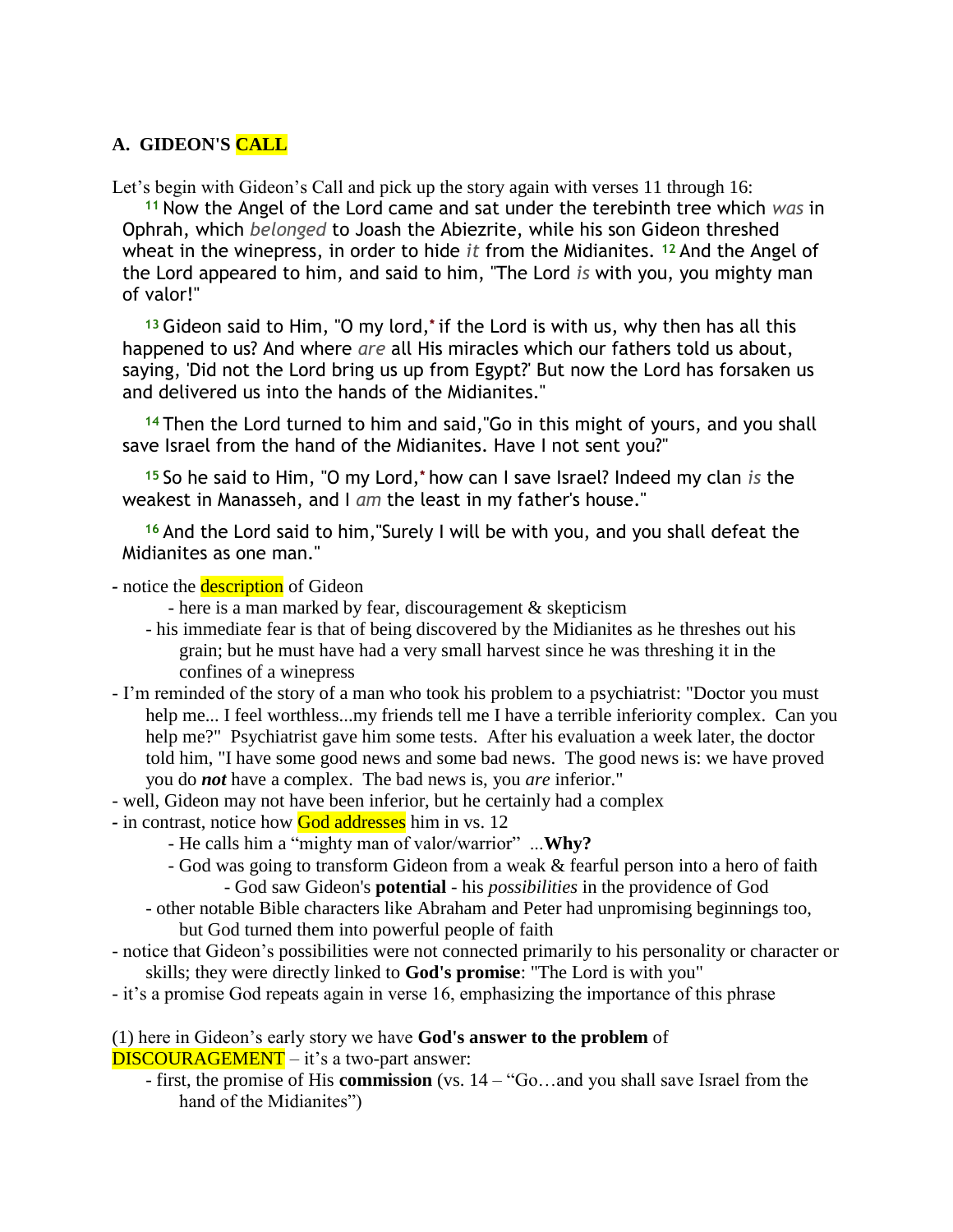...and the promise of **companionship** (vs. 16 – "Surely I will be with you")

- these same 2 promises had provided the basis for courage for **Joshua**:

Josh 1:9

Have I not commanded you? [God's commission] Be strong and of good courage; do not be afraid, nor be dismayed, for the Lord your God *is* with you wherever you go." [God's companionship]

- ...that great missionary Hudson Taylor said: "All of God's *great* men have been *weak* men who did great things for God because they reckoned on His being with them; they counted on His faithfulness."
- Gideon"s "might" ("Go in this your might…") was the fact that God was **sending** him & would go **with him**
- and  $\frac{\partial u}{\partial r}$  "might" our ability to do anything for God is based on exactly the same great two promises, as Jesus expressed them in the **Great Commission**:

"Go therefore and make disciples of all the nations…and lo, I am with you always, even to the end of the age." (Matt. 28:19-20)

(2) there is a  $2<sup>nd</sup>$  problem here in Gideon's story: the problem of **INADEQUACY** - God"s answer to this problem, in Gideon"s case and in ours is:

*God's* adequacy!

- the Apostle Paul also knew this because Jesus had told him – as Paul recorded in 2 Cor. 12:9 – "My strength [the *Lord's* strength] is made perfect in weakness [*our* weakness]"

"Therefore [Paul goes on to say]…I will rather boast in my infirmities, that the power of Christ may rest upon me."

…back to Gideon"s story again:

Judg 6:17-24

**<sup>17</sup>** Then he said to Him, "If now I have found favor in Your sight, then show me a sign that it is You who talk with me. **<sup>18</sup>** Do not depart from here, I pray, until I come to You and bring out my offering and set *it* before You."

And He said, "I will wait until you come back."

**<sup>19</sup>** So Gideon went in and prepared a young goat, and unleavened bread from an ephah of flour. The meat he put in a basket, and he put the broth in a pot; and he brought *them* out to Him under the terebinth tree and presented *them.* **<sup>20</sup>** The Angel of God said to him, "Take the meat and the unleavened bread and lay *them*  on this rock, and pour out the broth." And he did so.

**<sup>21</sup>** Then the Angel of the Lord put out the end of the staff that *was* in His hand, and touched the meat and the unleavened bread; and fire rose out of the rock and consumed the meat and the unleavened bread. And the Angel of the Lord departed out of his sight.

**<sup>22</sup>** Now Gideon perceived that He *was* the Angel of the Lord. So Gideon said, "Alas, O Lord God! For I have seen the Angel of the Lord face to face."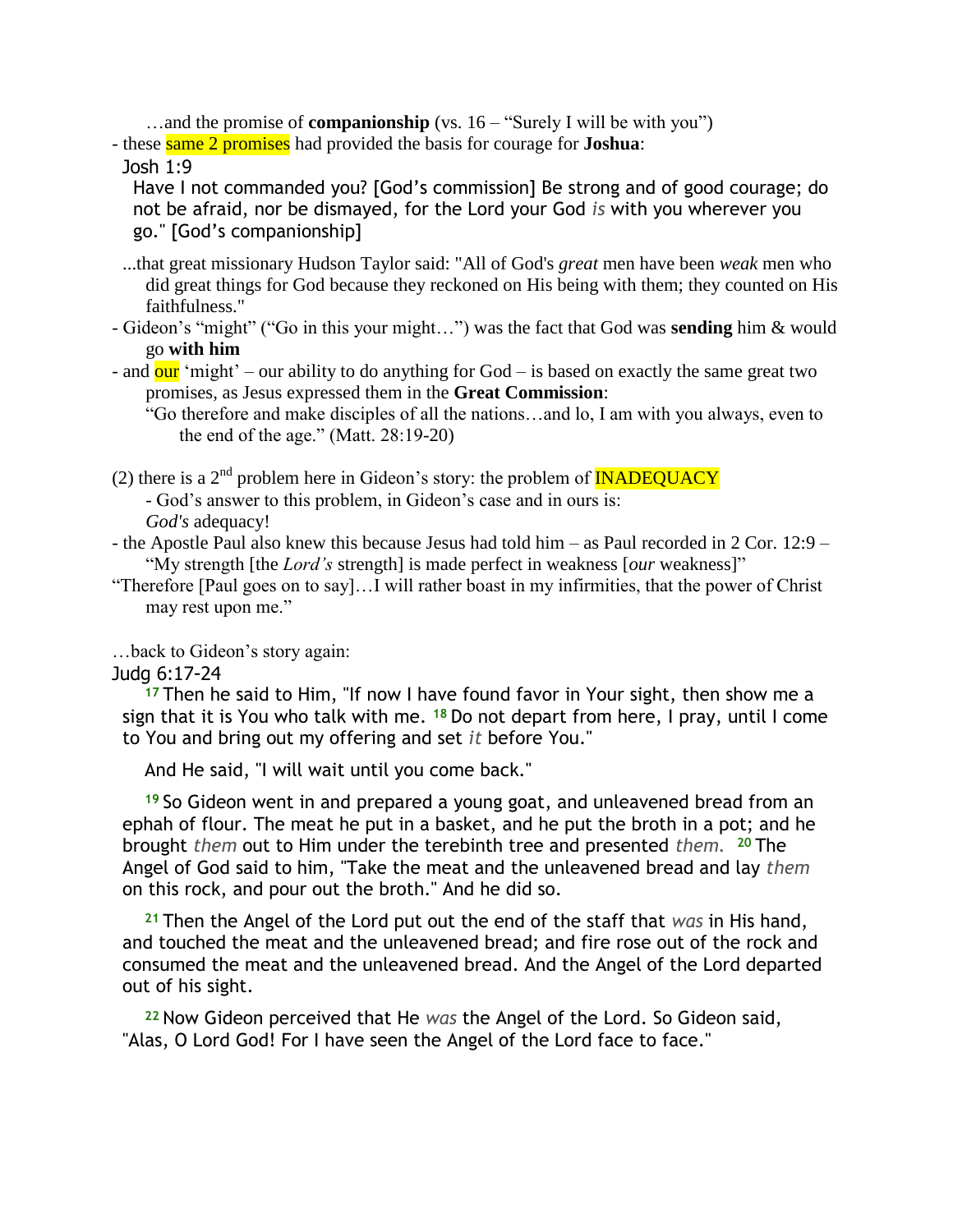**<sup>23</sup>** Then the Lord said to him,"Peace *be* with you; do not fear, you shall not die." **<sup>24</sup>** So Gideon built an altar there to the Lord, and called it The-Lord-*Is*-Peace. [Jehovah Shalom]

- Gideon tested the 'angel' "**if** I have found favor…**then** show me a sign…"
	- he then prepared an offering of meat and bread to the Lord
	- ...the Hebrew word used in vs. 18 indicates a "freewill offering"; or it could also refer to a tribute given to a king
- do you see anything significant about this meal offering which Gideon prepared?
	- this was not a quick trip to MacDonalds!
	- this was a feast in a time of famine; this meal *cost* something!
	- the previous graphic doesn't do it justice...
		- the flour alone weighed about 18 kilos [40 lbs]!
	- plus a whole goat! I lived in Africa for 10 years and know that even in our day, preparing a goat to eat means that the meal is a special one indeed, usually because of an honored guest
- the Lord accepted the meal as a sacrifice, confirming to Gideon that he had met the LORD (another appearance in the OT of the 2nd Person of the Trinity)
- but this confirmation only served to make Gideon **fearful** again, remembering God"s word to Moses in Exod. 33:20 – "no man shall see Me, and live"
- however, the Lord extends His mercy and grants Gideon "peace"
	- so he builds an altar there with the appropriate name: Jehovah-*shalom*
- so far, Gideon's **preparation** has been marked by a wonderful *transformation* ...accomplished by the presence of God in his life, his commissioning *by* God and assurance *from* God

### **B. GIDEON'S INITIAL OBEDIENCE**

- this brings us to Gideon"s initial obedience, recorded in…
	- Judg 6:25-32

**<sup>25</sup>** Now it came to pass the same night that the Lord said to him, "Take your father's young bull, the second bull of seven years old, and tear down the altar of Baal that your father has, and cut down the wooden image**\*** that *is* beside it; **<sup>26</sup>** and build an altar to the Lord your God on top of this rock in the proper arrangement, and take the second bull and offer a burnt sacrifice with the wood of the image which you shall cut down." **<sup>27</sup>** So Gideon took ten men from among his servants and did as the Lord had said to him. But because he feared his father's household and the men of the city too much to do *it* by day, he did *it* by night.

**<sup>28</sup>** And when the men of the city arose early in the morning, there was the altar of Baal, torn down; and the wooden image that *was* beside it was cut down, and the second bull was being offered on the altar *which had been* built. **<sup>29</sup>** So they said to one another, "Who has done this thing?" And when they had inquired and asked, they said, "Gideon the son of Joash has done this thing." **<sup>30</sup>** Then the men of the city said to Joash, "Bring out your son, that he may die, because he has torn down the altar of Baal, and because he has cut down the wooden image that *was* beside it."

**<sup>31</sup>** But Joash said to all who stood against him, "Would you plead for Baal? Would you save him? Let the one who would plead for him be put to death by morning! If